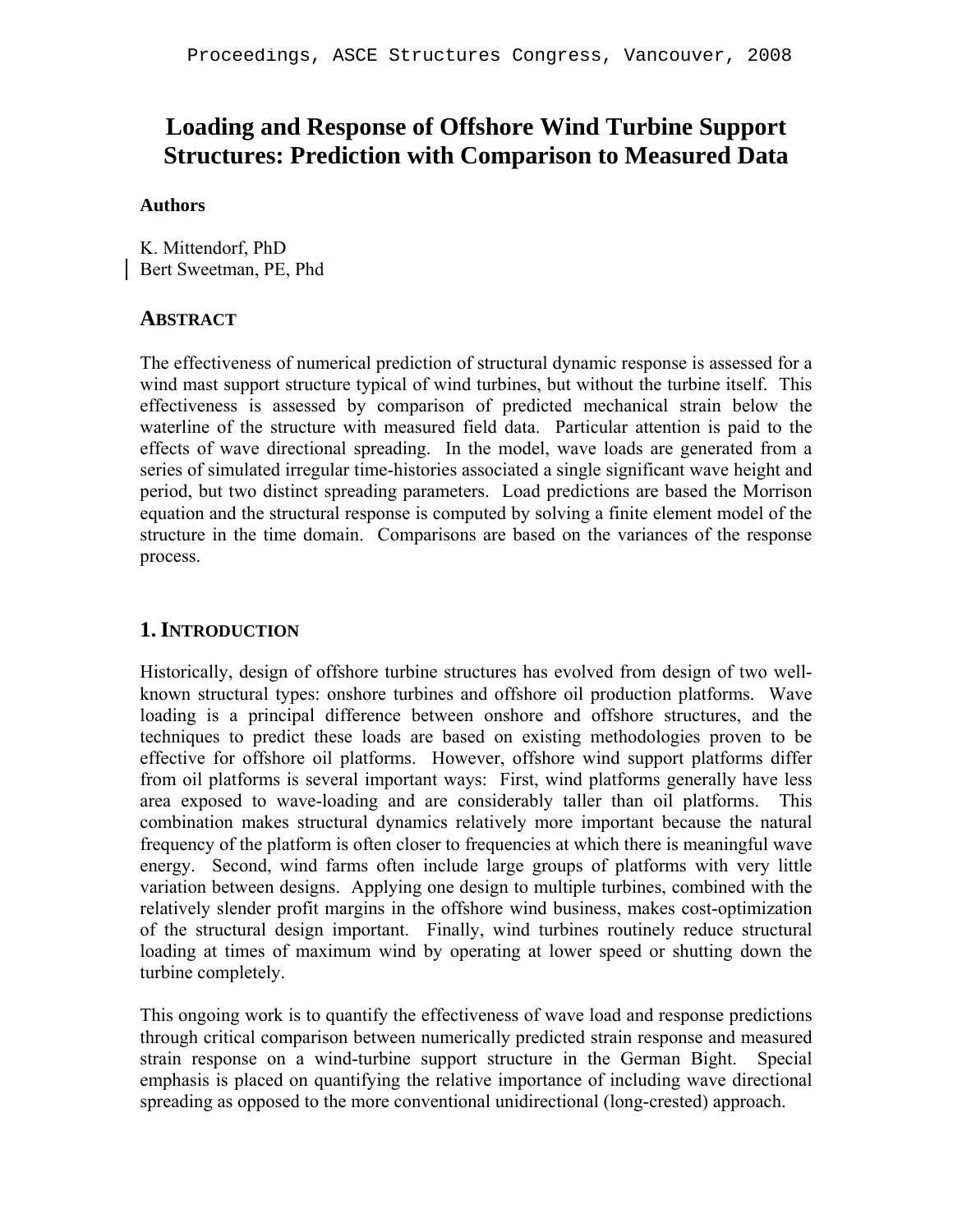Forristall et al. (1978) observed considerable scatter between measured ocean wave velocities and predictions based on unidirectional theories (regular, irregular and also nonlinear) with a clear bias toward numerical overestimation of measured values. Gudmestad, O.T. (1998) confirms the importance of accurate water particle predictions for the calculation of dynamics and loads for offshore structures.

Current plans for offshore wind turbines are for shallow or intermediate water depths, where non-linear effects wave spreading may be important. In this paper the effect of spreading is explicitly included in the wave load calculation and its effects are quantified. Specifically, a directional sea state is simulated from a power spectrum combined with a directional spreading function and then used to predict wave loads and response of an offshore wind mast support structure. Finally, the results of this simulation and prediction are compared with full-scale measured field data from the Amrumbank wind mast structure. This work differs from the work of M. Hartnett and P. Mitchell (2000) in analysis of jacket platforms, because here the predictive capabilities and the relative importance of wave spreading are assessed in the time domain rather than applying a linearized frequency-domain approach.

# **2. DIRECTIONAL WAVE ENERGY DISTRIBUTION AND WAVE SIMULATION**

In general, a power spectrum of a sea state, S(f), expresses the distribution of wave energy as a function of wave frequency, *f*. Wave spectra are generally applied to longcrested seas, and have been effective for prediction of maximal loads because it is generally long-crested seas that result in these maxima. However, directionality may be more important for design of wind turbines because wind turbines are generally sited near shore, where directionality is more prevalent, and because wind turbines generally shut down in high winds, extreme loading conditions may actually occur in sea conditions other than the long-crested seas typical of extreme storms. Irregular waves specified by only a power spectrum appear as long-crested waves, which have straight and parallel crest-lines. The patterns observed under real conditions feature many component waves propagating in various directions. The concept of the directional spectrum has been introduced to describe a sea state containing directional components, or more specifically, to describe the directional distribution of wave energy [Pierson et al., 1955].

The commonly used cosine-2s model [Longuet-Higgins et al., 1963 and Mitsuyasu et al., 1975] is selected for this work to enable consistent comparison with the measured wave data, which was field-processed using the cosine-2s model. The spreading parameter, *s,* can be related to the directional width obtained from cross-spectral analysis of three signals collected by floating buoys: the buoy angle from vertical, the compass heading of that rotation, and the instantaneous water surface elevation (e.g., Cartwright, 1963). In that analysis, it is assumed that the instantaneous water surface elevation is made up of non-interacting waves and that the buoy follows the slope of the sea surface perfectly over the frequency range.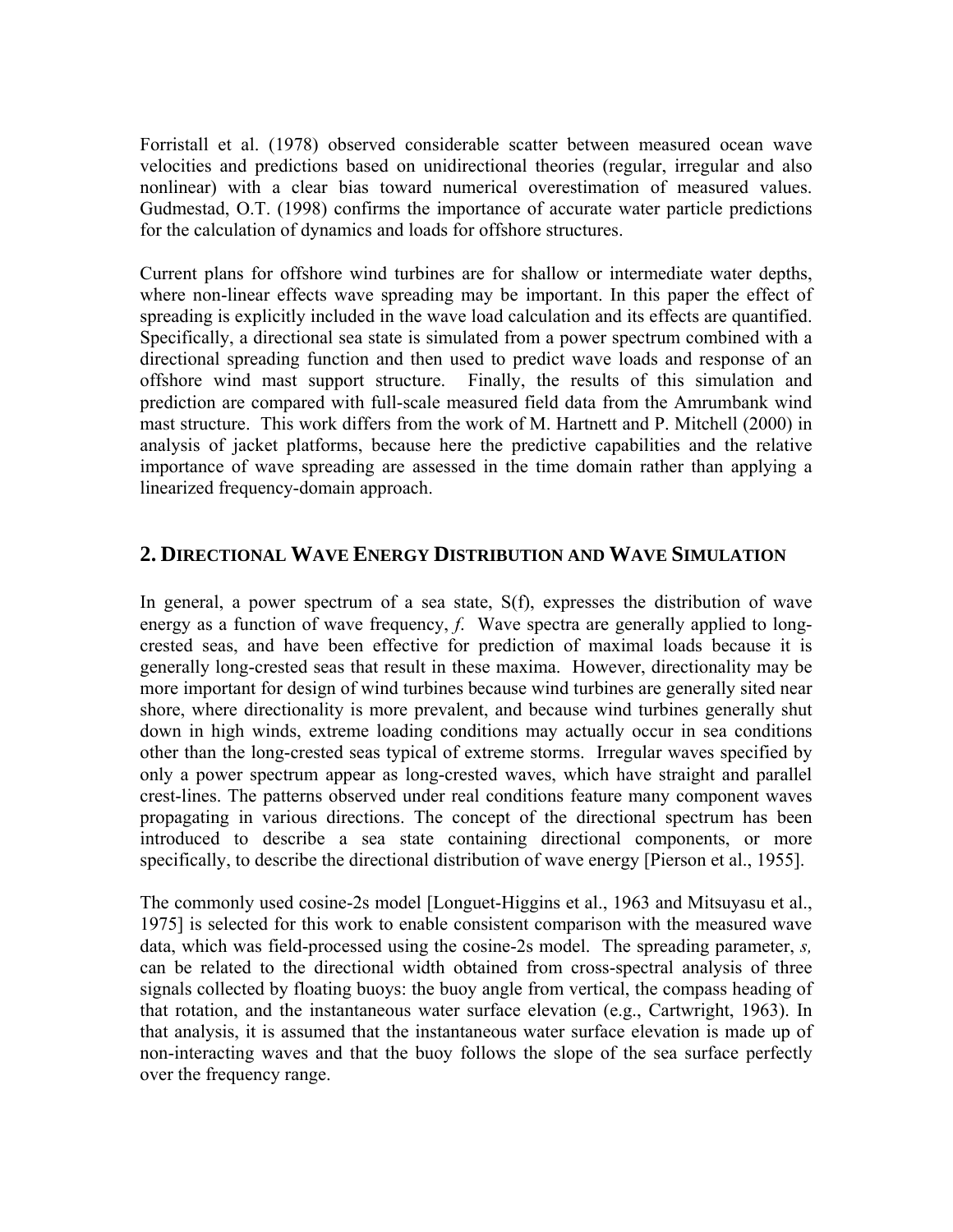Mitsuyasu et al. (1975) published the following classification for the parameter *s*:

- $s=10$  wind wave
- *s*=25 swell generated nearby with short decay distance
- *s*=75 swell generated far away with long decay distance

Here, an irregular wave simulation is performed using a directional spectrum  $F(f, \theta)$ parameterized by a JONSWAP spectrum in combination with a cos-2s spreading function [Mitsuyasu et al., 1975]:

$$
F(f, \theta) = S_{JONSWAP}(f) \cdot \frac{\Gamma(s+1)}{\pi^{0.5} \Gamma(s+0.5)} \cdot \cos^{2s}(\theta - \theta_0) \underline{\hspace{2cm} (6)}
$$

in which *SJONSWAP* is the JONSWAP wave power spectrum commonly used in the North Sea (Hasselmann *et al.* 1973),  $\theta$  is the wave component direction,  $\theta_0$  is the main direction of the overall wave process, *s* is the spreading parameter and *Γ* is the gamma function.

A representation of an irregular realization of a water surface elevation  $\eta(x,y,t)$  in space and time can is simulated from the directional spectrum as a superposition of a large number of elementary sine/cosine waves with random phase (e.g. Massel, 1996). The two sea-states used to generate the simulation results presented here both result from the directional JONSWAP with significant wave height  $H_s = 7.7$ m, peak period  $T_p = 11.0$ s, and differ only in the spreading parameter: *s*=10 or *s*=75. An analysis of the maximum crest velocities of every single zero-crossing wave indicates higher velocities (about 20%) in a unidirectional simulation than in the highly spread simulation  $(s=10)$  presented here.

# **3. WAVE LOAD SIMULATION**

Here, wave loads are predicted for simulated sea states. The reduction of the particle kinematics within a directional wave simulation compared to the unidirectional approach directly reduces structural loads. The Amrumbank wind mast structure is a simple monopile with a diameter of 5 meters, a total height of 48 meters, located in a water depth of 30 meters. For this relatively small structure diameter, it is appropriate to use the Morison equation to estimate wave forces [Morison et al., 1950]. The resulting force acting on the structure due to non-breaking waves is composed of a summation of inertia and drag terms.

$$
f \cdot dz = f_m + f_d = c_m \cdot \rho \cdot dV \cdot \frac{\partial u}{\partial t} + c_d \cdot \frac{\rho}{2} \cdot dA \cdot u \cdot |u| \cdot (10)
$$

in which  $c_m$  is the inertia coefficient,  $c_d$  the drag coefficient,  $\rho$  the fluid density,  $dV = dx dy dz$  the differential volume of a structural element,  $dA = dx dz$  the cross section and *u* the fluid particle velocity orthogonal to the cylinder axis.

Figure 1 summarizes the effect of changing the spreading parameter on total loads. Spreading parameter  $s_1=10$  represents highly spread wind waves and  $s_2=75$  represents swell conditions. The larger spreading (small parameter *s*) is associated with smaller loads than the less spread seas. Very small parameters *s* converge to long-crested (unidirectional) results.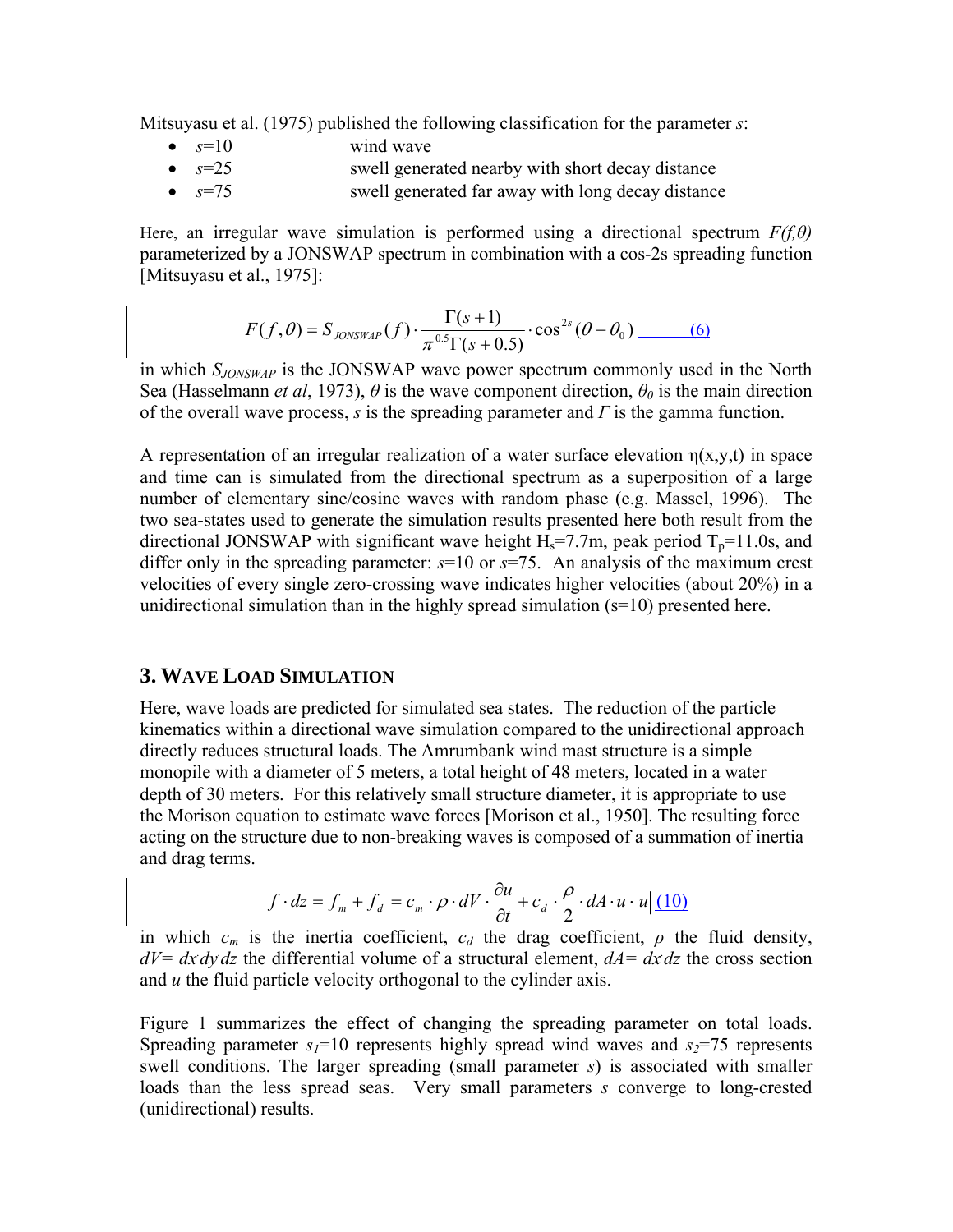

FIGURE 1-SCATTER PLOT OF TOTAL MORISON LOADS FOR VARYING SPREADING PARAMETERS.

#### **4. ANALYSIS OF MEASURED DATA FROM THE AMRUMBANK MAST**

The Amrumbank West measurement mast is a monopile structure located north-west of Helgoland Island (N 54°30' E 7°42') in 23 m water depth. Measured wave data are available for the period from November 2005 to September 2006 with 61% coverage. Significant wave heights, spectra, and spreading parameters, *s*, have been measured near the structure by a directional wave buoy for numerous 30-minute intervals. Unfortunately, only this summary data was recorded and not time-histories of the watersurface elevations.

Mechanical strain was measured below the waterline of the structure, and this measured strain data combined with the measured sea-states enables verification of the numerical load and response models applied here. Two pairs of strain gages are fixed to the structure at a vertical location in the water column. The strain is recorded by the four gauges, giving two orthogonal directions: north-west to south-east (NWSE), and southwest to north-east (SWNE). Each strain data set represents of a 30 minute time history recorded with a sample rate of 0.05Hz. The measured data covers November 2005 and January 2006. This strain data has been analyzed to determine its short-term statistical properties and has been observed to be reasonably stationary over each 30 minute interval. Results of the short-term analysis are used to investigate the distribution of the load and response energy over nautical direction.

#### **4.1 DISTRIBUTION OF VARIANCE OF STRAIN ENERGY**

The reaction stresses, as well as the internal forces and moments are directly determined from the measured, strain based on linear elastic material properties for steel (Haake et al.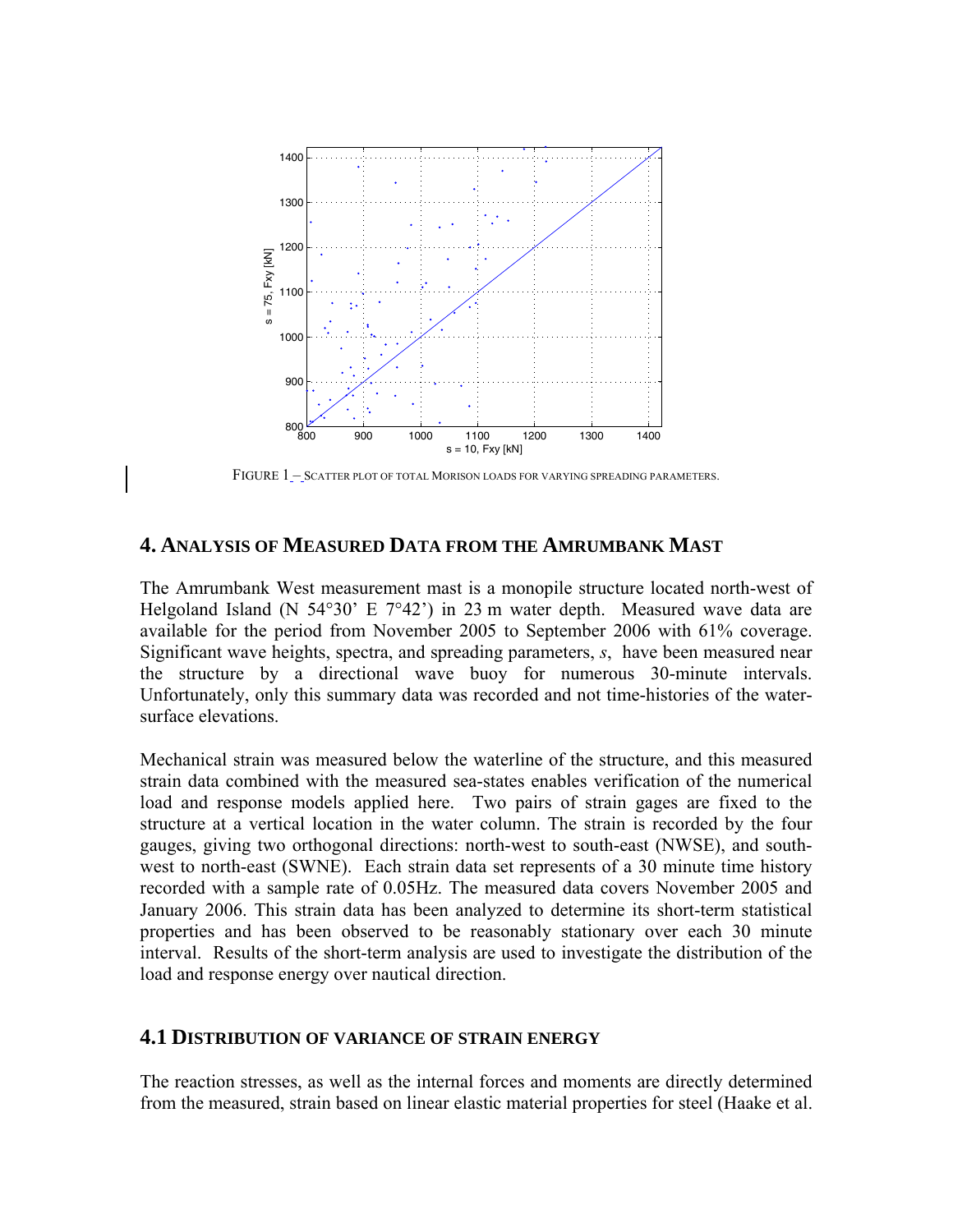in Zielke (Edt.), 2005). A time-history of the principal moment,  $M_H$ , is computed from the time-history of measured strains as:

$$
M_H(t) = \varepsilon_{M,\psi}(t) \cdot E \cdot I/r \quad \text{in [kNm]}, \tag{11}
$$

where *E* is the Young's modulus,  $\varepsilon_{M,\Psi}$  is principal strain, *I* is the cross-sectional moment of inertia and  $r$  is the radius of the cylinder. Time histories of the strain at specific physical locations on the cylindrical structure are computed as a function of direction by computing a principal strain magnitude and direction from the two measured strain components, then vectorially projecting that strain over several directional sectors ( $\Delta = 30^{\circ}$ ) covering all directions (0°-360°). Specifically, the magnitude,  $\epsilon_{M,\Psi}$  and direction, *Ψ,* of the principal strain, is determined from the two measured strain time histories as:

$$
\varepsilon_{M,\psi} = -\frac{(\varepsilon_1 - \varepsilon_3) \cdot \cos(\psi) + (\varepsilon_2 - \varepsilon_4) \cdot \sin(\psi)}{2} \qquad in \left[\frac{\mu m}{m}\right] \tag{13}
$$

$$
\psi = -\arctan\left(\frac{\varepsilon_1 - \varepsilon_3}{\varepsilon_2 - \varepsilon_4}\right) \pm 90 \qquad in \left[\text{°}\right] \tag{14}
$$

The resulting location-specific time histories are then transformed to power spectra. The variance of each resulting strain process is considered the strain energy and is plotted as a function of direction. Figure 2 shows good agreement between the direction of high wave energy and of high response energy.

The principal strain energy, regardless of direction on the structure, is plotted as a function of increasing spreading (Figure 3). The measured strain shows large variability. Linear regression (not shown) consistently shows the strain energy to slightly decrease with increased spreading.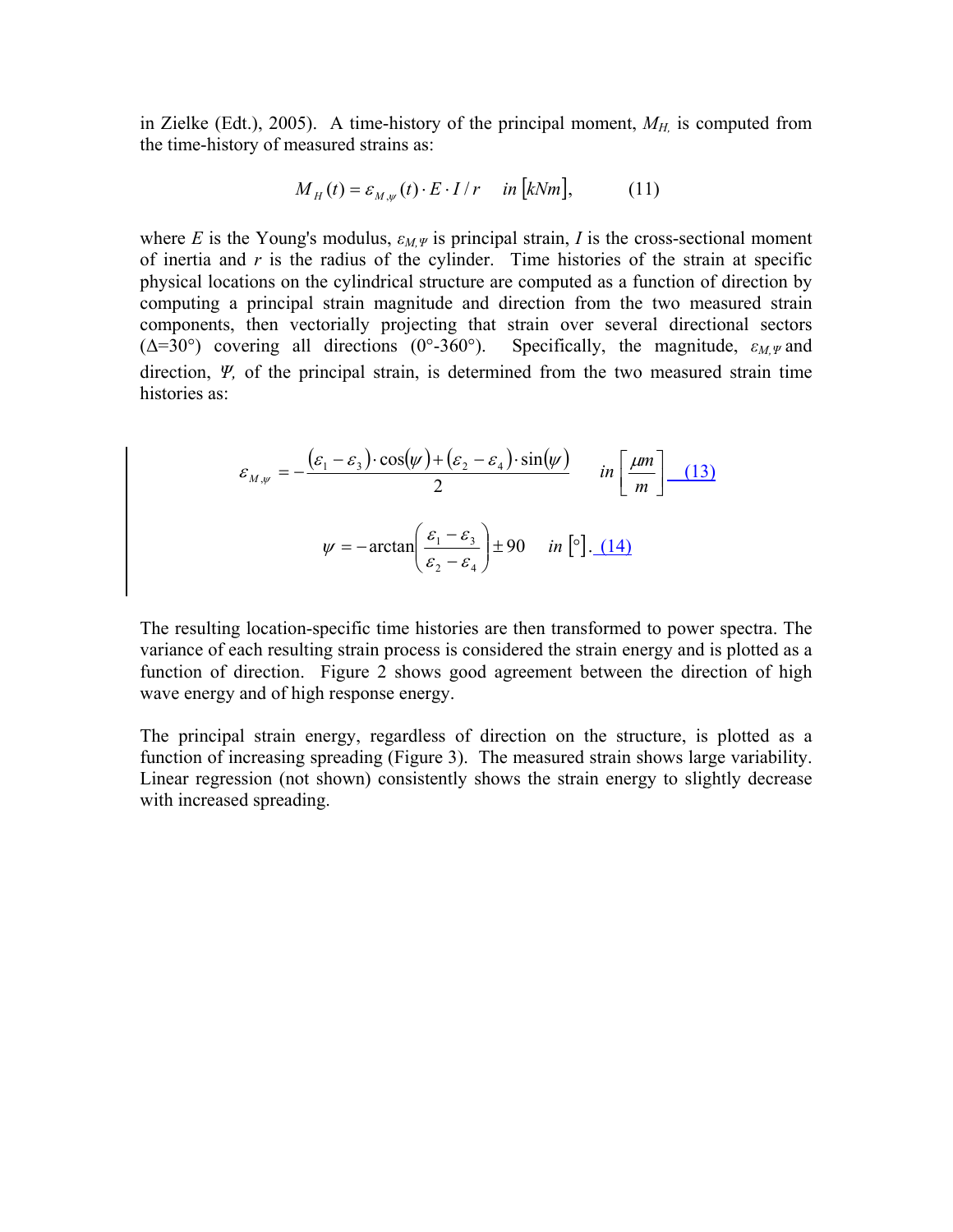

FIGURE 2 - STRAIN ENERGY AS A FUNCTION OF DIRECTION, MEASUREMENT FROM 2006-02 - $07-6:00$  (H<sub>s</sub>=1.57 M, T<sub>P</sub>=5.0S,  $\Theta_0$ =122°, s=13).



FIGURE 3 - PRINCIPAL STRAIN ENERGY (MICROMETERS/METER)<sup>2</sup> AS A FUNCTION OF SPREADING.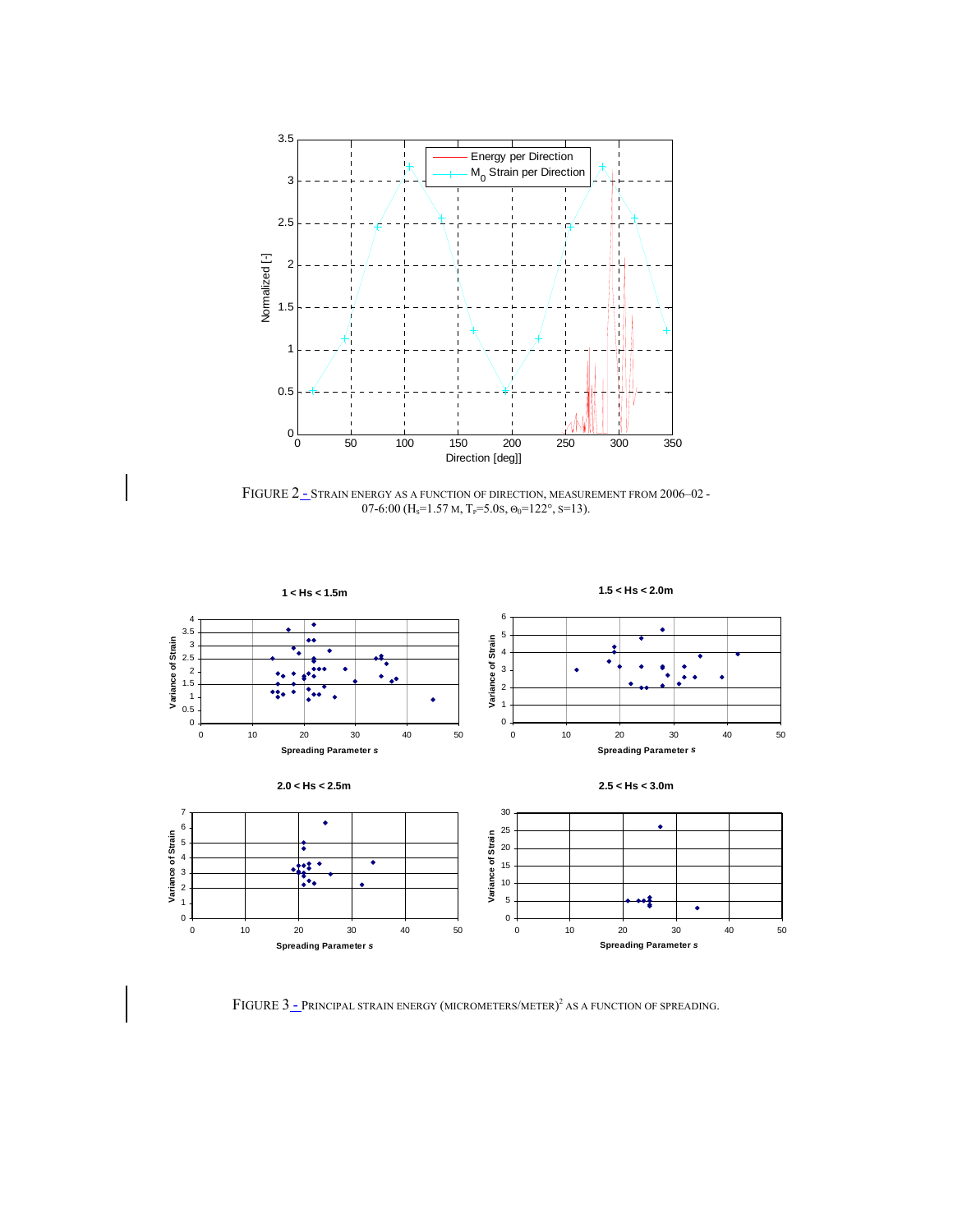# **5. SIMULATION OF STRUCTURAL RESPONSE**

A three dimensional finite element analysis of the wind measuring mast Amrumbank West has been performed to assess the effects of directional wave loads on the structure response. The finite element model used here was previously verified by Kossel (Kossel, 2006). The equations of motion are solved with a Newmark time integration scheme. Time-histories of the wave loads have been realized as outlined in Section 3, using algorithms previously verified by Mittendorf (2006).

Two numerical models of the structure were used in this analysis. One was extremely complicated, which included an explicit model of the wind mast. This complicated model was used to verify a more simplified finite element model accurately predicts the structural response. The simplified model represents the wind mast as a lumped mass near the end of a vertical member.

The sea state chosen for the simulation presented here is that which was measured on November 24<sup>th</sup> in 2005. It is characterized by a directional JONSWAP with significant wave height, H<sub>s</sub> of 3.08 m, peak period, T<sub>p</sub> of 7.14s, main propagation direction ( $\theta_0$ ) of 238° and degree of spreading, *s*, of 25. To obtain a meaningful distribution of the response, the simulation has been repeated one hundred times with different random phase vectors. Such a large number of simulations proved necessary because the random phases have been found to have a strong influence on the magnitude of the maximum and loads and response. Furthermore, the variance of the load process (total integrated horizontal forces, not shown) and strain response spectrum,  $M_0$  also show a large variability. This scatter of the response data is present in the measured data (Figure 3).

The variance of the time-histories of the principal strain of the simulated process is found to be reasonably well described by a log-normal distribution [\(Figure 4](#page-7-0) and 5). All of the results shown on these plots results from the same sea\_state  $(H_s, T_p, s)$ ; the very large range of response results entirely from changes to the irregular time-history associated with differing random phases.

Surprisingly, a scatter plot of the  $M_0$  versus  $F_0$  (6) shows almost no relationship between the applied environmental load and the associated strain response. This plot highlights the importance of considering structural dynamics in calculation of stress for either fatigue or maximum design load purposes. The load varies between 4500 kN and 10500 kN, whereas the strain varies between 2.5 μm/m and 28 μm/m; to repeat, that substantial variation results exclusively from differences between the random phase vectors.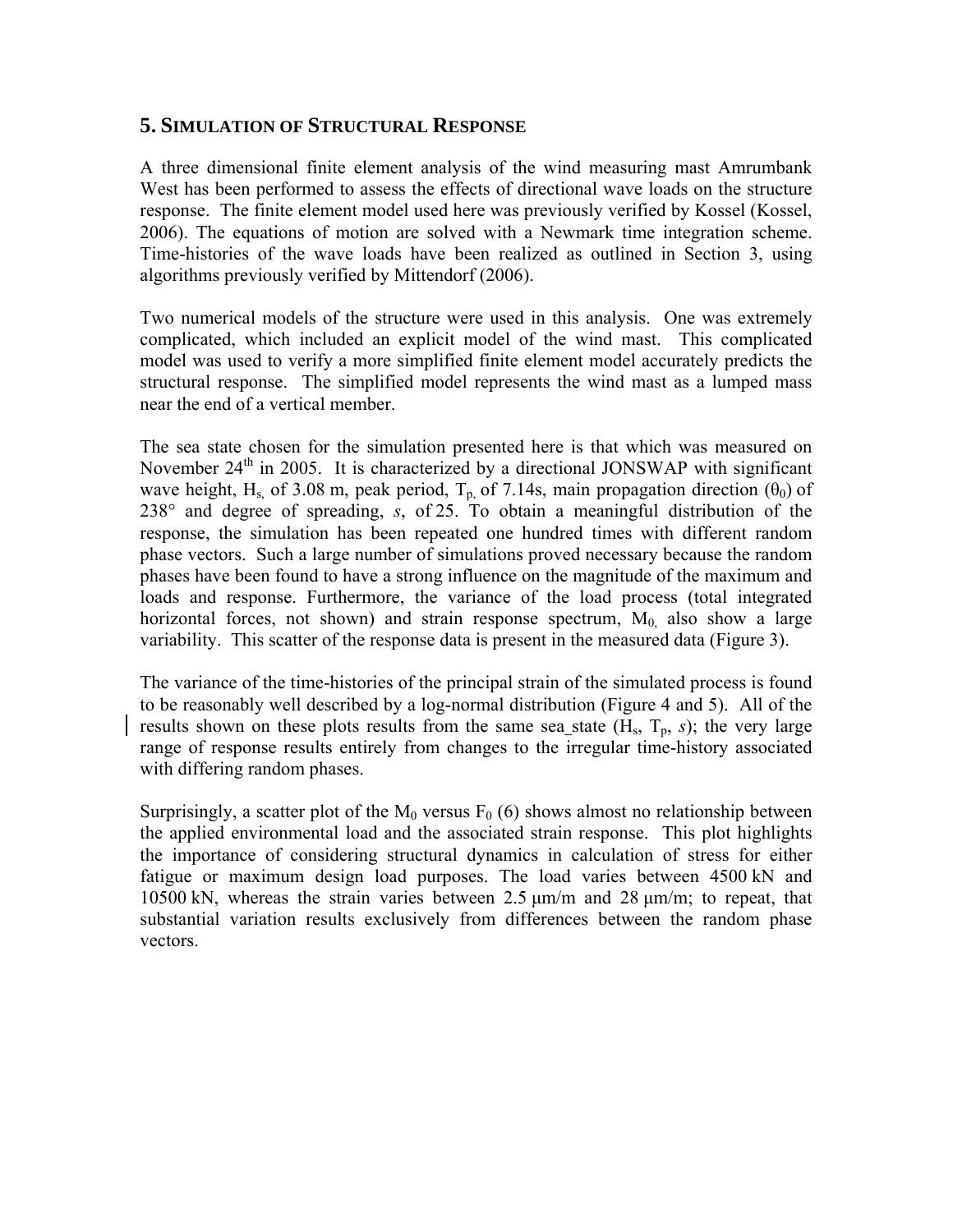<span id="page-7-0"></span>

Figure 6<sup>–</sup> Variance of load vs. variance of principal strain for simulated response data; H<sub>s</sub> = 3.08 m, T<sub>p</sub> = 7.14s and s=25

0 5 10 15 20 25 30

 $M_0$  [ $\mu$  m/m]

## **6. CONCLUSIONS**

 $4000\frac{1}{0}$ 

5000

The numerical model has been found to be in general agreement with the measured field data, though a detailed statistical analysis to quantitatively assess its effectiveness has not yet been completed because there is not yet enough measured data or simulated results for such an assessment to be meaningful. However, some interesting observations can be made from these preliminary results. First, the importance of wave spreading on both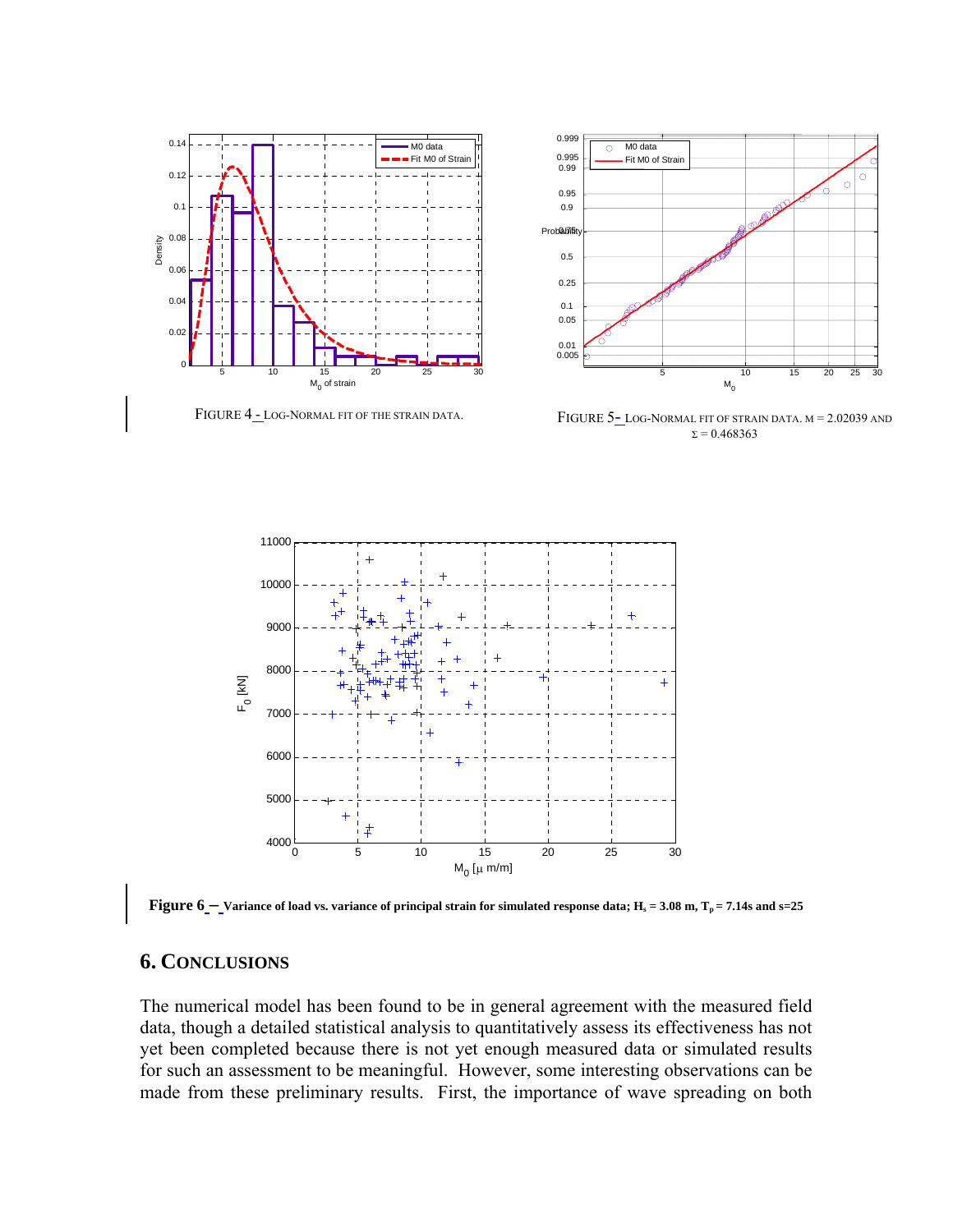loads and response is confirmed by Figure 1 for the loads and Figures 3 and 6 for the response: both show decreasing load or response with increasing spreading. This decrease is somewhat smaller than the authors had expected at the initiation of the study. Tremendous variability of the measured strain associated with a single sea-state was observed in the measured strain for both the measured (Figure 3) and simulated (Figures 4 and 5) data. This observation highlights the importance of application of statistical methods in the design of these structural types. The strain energy (variance of the process) of the simulated strain data for many realizations of a single sea-state appears to be well described by a log-normal distribution (Figures 4 and 5); unfortunately there is insufficient measured data for any one sea-state to confirm this observation. Finally, the surprisingly low correlation between simulated loads and simulated response shown in Figure 8 highlights the importance of considering the irregular response time-history in assessing mechanical strain due to structural dynamics.

# **7. ACKNOWLEDGMENTS**

This work was supported by the Texas Institute of Oceanography and by the National Science Foundation, Division of Civil and Mechanical Systems under Agreement Number CMS-0448730. Any opinions, findings, and conclusions or recommendations expressed in this material are those of the authors and do not necessarily reflect the view of the National Science Foundation.

# **8. REFERENCES**

Banner, M. (1989). Equilibrium spectra of wind waves. Journal of Physical Oceanography, 20:966 – 984.

Cartwright, D. E. 1963. The use of directional spectra in studying output of a wave recorder on a moving ship, Ocean Wave Spectra: Proceedings of a Conference, Prentice-Hall, Inc., 203-218, Inglewood Cliffs, NJ.

Goda, Y.: Numerical Experiments on Wave Statistics with Spectral Simulation. Rep. of Port and Harbour Res. Inst., Vol. 9, No. 3, 1971.

Hasselmann, K., Barnett, T. P., Bouws, E., Carlson, H., Cartwright, D. E., Enke, K., Ewing, J. A., Gienapp, H., Hasselmann, D. E., Kruseman, P., Meerburg, A., Müller, P., Olbers, D. J., Richter, K., Sell,W., andWalden, H. (1973). Measurements of wind-wave growth and swell decay during the joint north sea wave project (JONSWAP). Deutsche Hydrogr. Zeits. Reihe A, 12.

Hudspeth, R., Asce, M. and Chen M.-C., Digital Simulation of Nonlinear Random Waves, Journal of the Waterway Port Coastal and Ocean Division, No. 14376, pp. 67 – 85, 1979.